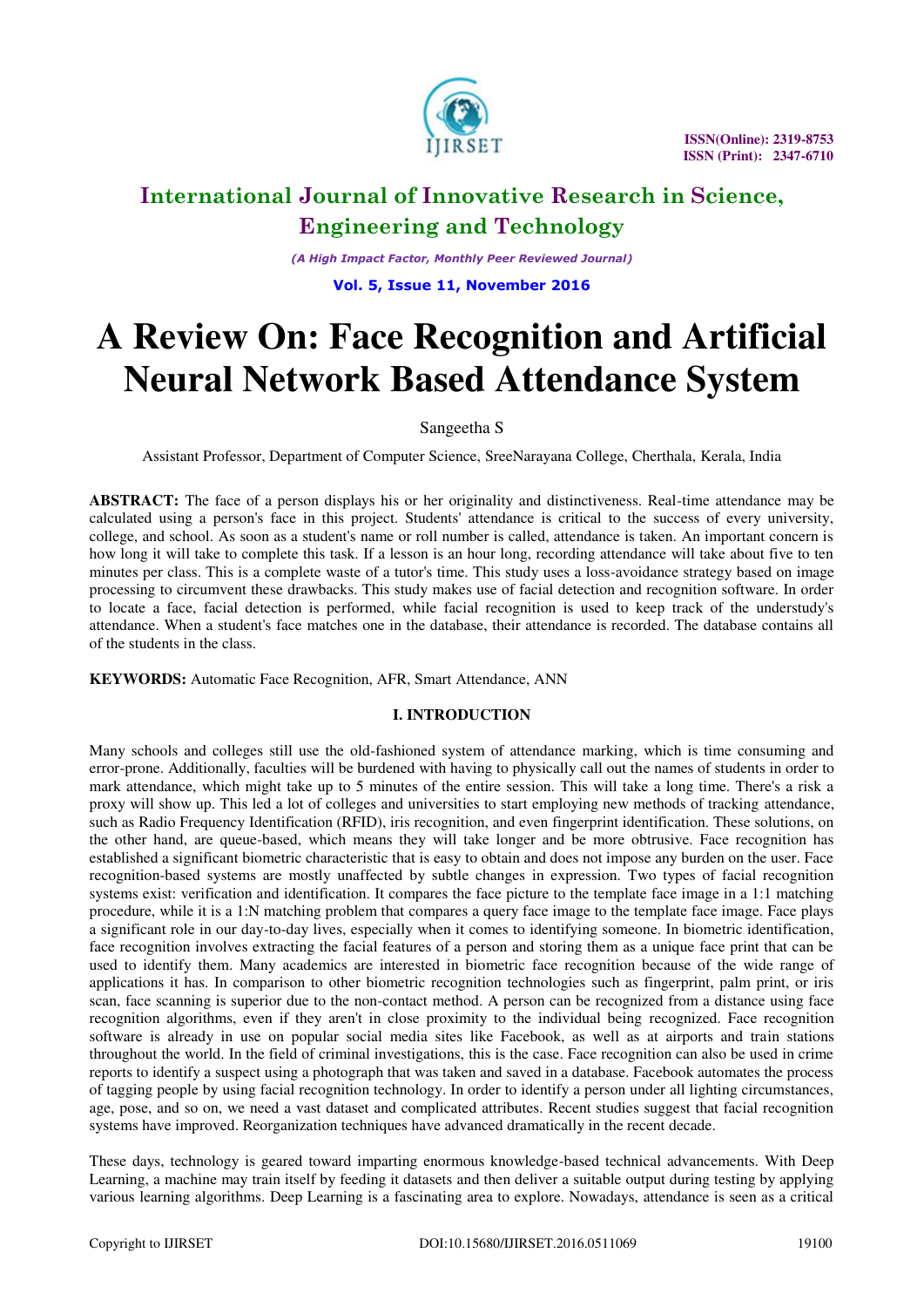

 **ISSN(Online): 2319-8753 ISSN (Print): 2347-6710** 

# **International Journal of Innovative Research in Science, Engineering and Technology**

*(A High Impact Factor, Monthly Peer Reviewed Journal)* 

# **Vol. 5, Issue 11, November 2016**

criterion for success in educational institutions by both students and educators. Students' attendance performance is automatically detected and recorded by the machine thanks to advancements in deep learning technology. In general, the attendance system of the student can be maintained in two different forms namely,

### **a. Manual Attendance System (MAS) b. Automated Attendance System (AAS)**

It is a method in which the instructor in charge of the specific subject has to call the students' names and personally register their attendance. When taking manual attendance, it's possible that the teacher will miss someone or that pupils will answer more than once about the absence of a friend.In the Automated Attendance System (AAS), students' attendance or absence in the classroom is automatically estimated through the use of face-recognition technology. Additionally, it's feasible to tell whether or not a student is dozing off during class, and the system can be used in exam sessions to make sure they're there. This makes it possible for the machine to know that all of the pupils in the classroom are there just by capturing their faces on a high-definition monitor streaming service.

# **II. LITERATURE REVIEW**

**Dominique et. All (1994)**Using statistical and/or connectionist frameworks in conjunction with image-based coding of the faces, authors have reviewed current attempts to model face processing. Distributed rather than localized face representation is used in these models. Faces share the same "storage space" when stored in this way, and as a result, images of similar people may clash. To put it another way, a model's performance is dependent on the statistical structure of the data set from which it was trained. It's been demonstrated that these models all implement a principal component analysis of the cross product matrix of the set of faces on which they were trained, whether explicitly or implicitly. A set of learned faces is represented as a weighed combination of so-called "macro features" (referred to as eigenvectors, Eigen faces, or Eigen images, depending on the authors). These macro characteristics cover the full face when exhibited visually, making it appear to be a face. Faces can be classified, recognized, and identified using the information they give. [1]

**Paul Juellet. All (1996)**This report presents the findings of a study on human facial recognition. Law enforcement and security professionals could employ a system to locate human faces in photographs, notably as a front-end for a human face identification system. The system proposed here is a hybrid one that makes use of an edge-enhancement preprocessor as well as four hierarchically structured back-propagation neural networks. The proposed method was successful in identifying people wearing glasses as well as all of the people in photos with multiple people. The findings are presented, along with suggestions for how to make the system even better. Personal identification is greatly aided by the use of human faces. Maybe that's why the human brain is so good at what it's designed to do. Humans can quickly recognize the faces of people they know no matter what the viewing conditions are, how old they are, or how many different expressions they can make. It's even more astounding when you consider that the average individual has a library in their head of several hundred faces. [2]

**Shang-Hung Lin et. All (1997).**This study proposes a system for automatically recognizing faces. Eye localization and facial recognition are all performed in near-real time by this system. The PDBNN, a probabilistic version of the decision-based neural network, is used to implement the system's key modules. In this modular neural network, each object class has its own subnet, so the decision area for each class may be approximated locally and effectively. This area's uniqueness makes it ideal for biometric identification (face recognition, for example). Due to the probability limitation in its discriminant function, PDBNN offers additional desirable qualities like low false acceptance and rejection rates. [3]

**Chiunhsiun Lin et. All (2005)**Face detection in various types of face photos is provided in this study as a robust and effective face detection system. Because of the close resemblance between r, g, and b's relative values under varied lighting conditions and different skin tones. When segmenting human skin colour, we start with a grayscale image and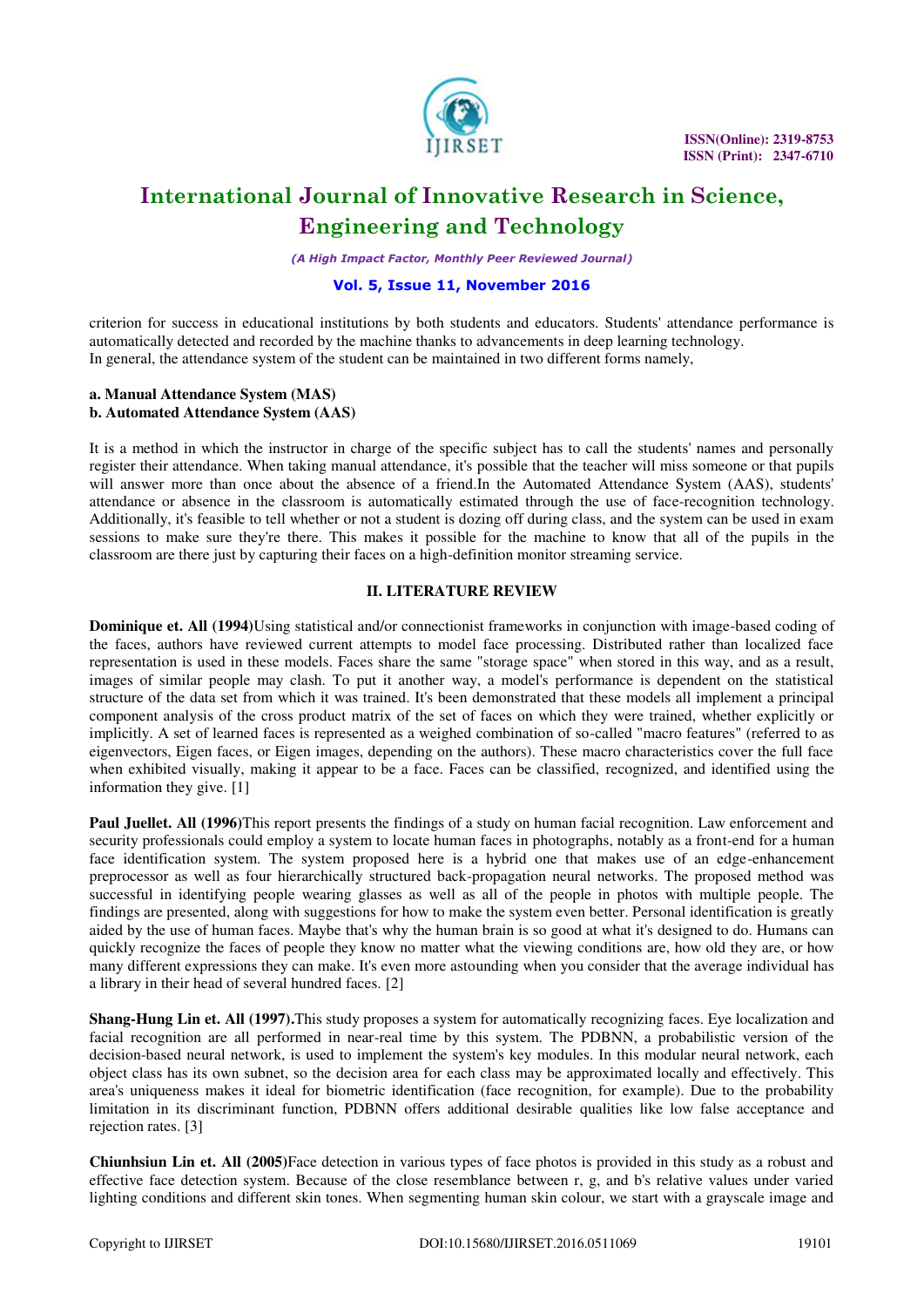

*(A High Impact Factor, Monthly Peer Reviewed Journal)* 

# **Vol. 5, Issue 11, November 2016**

then convert it to a black-and-white binary image using the values 1 and 0, respectively. To put it another way, instead of converting colour photos to grey level images, we employ the colour segmentation procedure to directly binarize RGB colour images. As a result, our system is extremely adaptable to a wide range of lighting situations. Because just 2-9 percent of the original image needs to be processed further, this method considerably speeds up the subsequent face detection operation in challenging lighting conditions. In addition, our technology is capable of handling a wide range of sizes, poses, and expressions all at once. Experimental evidence shows that the proposed method outperforms conventional methods in light of the new circumstances, as well as being more efficient and precise. We hope to employ this face detection method in the future as a preprocessing step toward tackling the problem of facial recognition. [4]

**Haoxiang Lit et. All (2015)**For accurate face detection in the real world, a sophisticated discriminative model is required because of the wide range of visual variations, such as those caused by stance, expression, and lighting. As a result, computationally efficient models of the problem are hard to come by. We propose a cascade architecture based on convolutional neural networks (CNNs) with very strong discriminative capabilities to meet these two competing difficulties while yet maintaining good performance. Using a CNN cascade, the authors demonstrate fast face detection. At low resolution, our detector screens out non-face regions rapidly, and at greater resolution, it processes the problematic regions for accurate detection. A calibration net is added to the detection chain to speed up the process and increase the accuracy of detected bounding boxes. As with CNN, the suggested face detector is unaffected by wide fluctuations in the quality of the image being analyzed. The proposed detector outperforms current algorithms on the FDDB public face detection benchmark. On CPU, the suggested detector achieves 14 frames per second (FPS) for common VGA images, and this can be boosted to 100 frames per second (FPS) on graphics processing units (GPu). [5]

**Ghazi Mohammed et. All (2014)**The problem of using holistic approaches to face identification is that the deviations obtained may not be important aspects of the face. Facial recognition is, in fact, a challenging problem to solve because faces can vary greatly in terms of their position, facial expression, and lighting circumstances. This study aimed to provide an overview of contemporary holistic techniques to face detection in addition to earlier studies. Holistic approaches such the Eigen face-based method, spatial matching detector method, neural networks method, and fuzzy theory-based method have been summarized. When using holistic techniques, the key advantage is that the most prominent aspects in the given facial photos are clearly captured, making it possible to uniquely identify individuals from the given group; additionally, features are automatically found. However, drawbacks include the possibility that face recognition ability will be adversely affected by factors such as illumination, orientation, and scale, or that features gleaned from faces may not actually belong to the subject's face but rather to another object. For example, elements from a facial image's background can be utilized. [6]

**PriyankaWaghet. All (2015)**Smart and automated attendance systems have been shown to be effective in ensuring students are in class. Fake attendance and proxy use can be minimized using this technique. The face recognition system has the best performance out of all the biometrics systems that may be used to track attendance at an event. A dependable and efficient classroom attendance system is needed, one that is capable of handling several face recognition tasks at once. In order to employ the Illumination Invariant algorithm, we have to solve the light intensity problem and the head posture problem. Additionally, no specific hardware is needed to implement this system. The smart attendance system can be built with just a camera and a standalone PC and database server. [7]

**Lin-Lin Huang et. All (2001)**authors present a novel approach to face detection in crowded photos in this work. Authors employ a polynomial neural network (PNN) to separate patterns with and without faces, while principal component analysis reduces the PNN's complexity (PCA). With the PNN, sliding windows can be classified on different scales and labelled based on whether or not they contain a face. When trained on a large number of data, the PNN excels in differentiating between face and non-facial patterns. The suggested approach utilizes a neural network for classification and principal component analysis (PCA) to extract relevant features. Experimental results showed that the approach worked on both basic and complicated images. Adding more representative samples and using more effective feature extraction techniques are two strategies to boost performance even further. [8]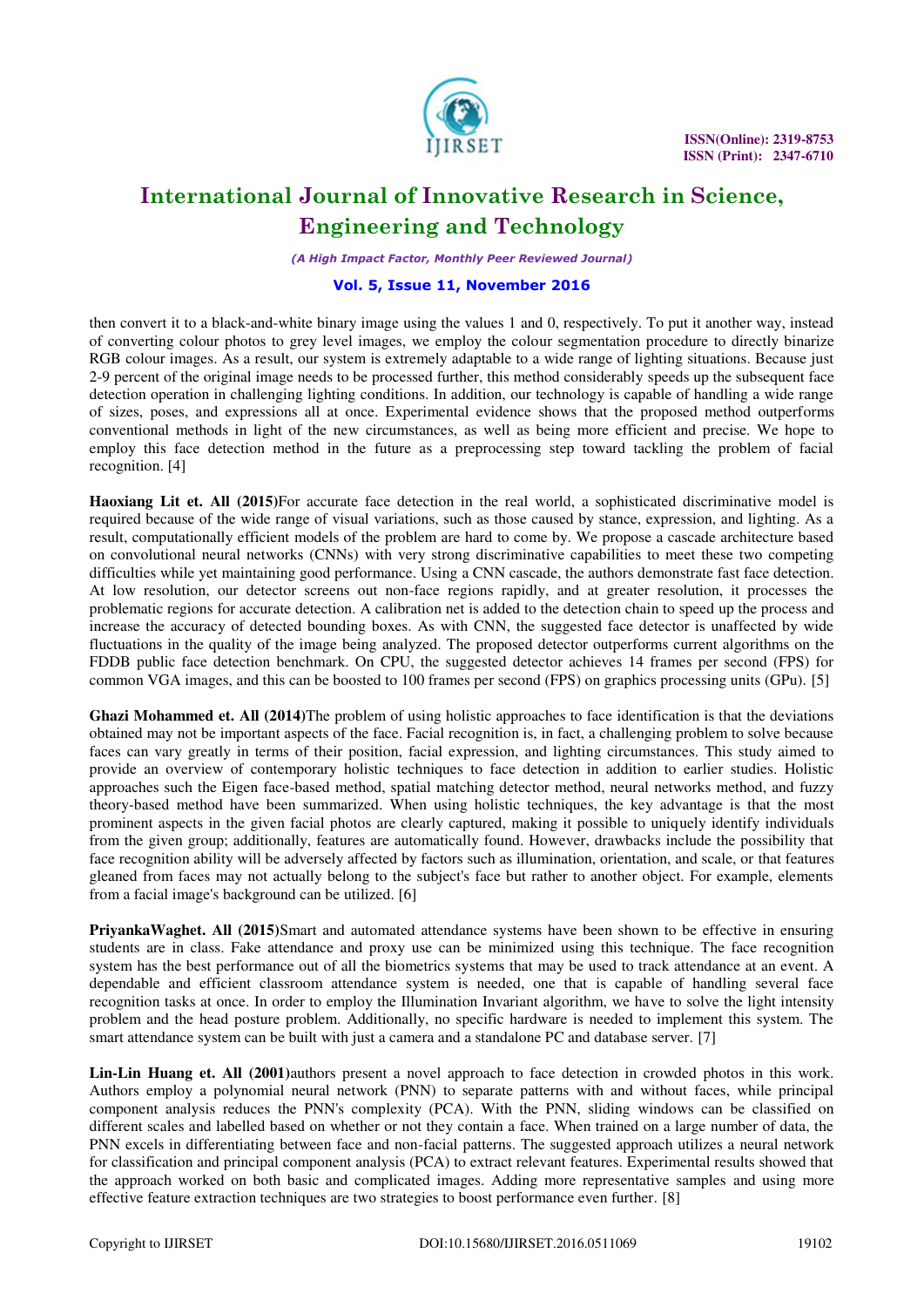

*(A High Impact Factor, Monthly Peer Reviewed Journal)* 

# **Vol. 5, Issue 11, November 2016**

**JavadHaddadniaet. All (2004)**An effective method for recognizing human faces in two-dimensional digital photographs was provided in this research. The proposed approach is based on a new structure called the HNFNN.. There are two factors, FCT and CIR, that are introduced in this research for an effective and reliable feature extraction method. The effect of changing these factors on the identification rate was thoroughly investigated through a series of exhaustive experiments. The optimal FCT and CIR settings for the best recognition results are also shown. Different learning techniques were employed to train the RBF neural networks before they were combined to arrive at a judgement. Classifier performance can be improved by layering multiple RBF neural networks. The suggested HNFNN method yielded recognition rates of 99.5% with the ORL database and 100% with the Yale database. The proposed technique's utility can be seen by comparing it to some of the more established traditional methods described in the same database's literature. [9]

**Masakazu Matsuguet. All (2003)**An important step toward realizing a perceptual user interface with autonomous perception of people is the accurate recognition of common facial expressions (such as a grin) despite individual and face appearance diversity. We provide a convolutional neural network-based rule-based system for robust facial expression recognition and detection. Subject independence, translation, rotation, and scale invariance are all issues we tackle in this research on face emotion recognition. More than 10 people were used in the experiment, and the results demonstrate that grins may be reliably detected with a recognition rate as high as 976 percent for 5600 still photographs. Using the saliency score derived from voting visual signals, the system was able to distinguish between smiling and talking. According to our research, it's the first facial emotion recognition model that combine subject independence with resilience against variations in facial appearance. [10]

### **III. TRAINING AND NEURAL NETWORK**

It's best to train a neural network on both ideal and noisy images if you want it to handle noisy input photos. It will be done by first training the network until it has a low sum square error on ideal images. After that, it will be used to train the network on tens of thousands of real-world and simulated photos. While training on noisy images, the network uses two copies of the noise-free database. To keep the network's capacity to categories ideal input images, two copies of the noise-free database are used. Unfortunately, the network may have learned to classify several tough noisy images at the expense of correctly classifying a noise free image following the training stated above. As a result, only perfect photos will be used to train the network once more. As a result, the network will react flawlessly to a perfect face. Back propagation with adaptive learning rate and momentum is used during all training.

### **3.1 Architecture of neural network**

Many inputs and multiple neurons in the output layer are required for the neural network to correctly identify the faces.



**Figure: 1 Artificial Neural Network Architecture**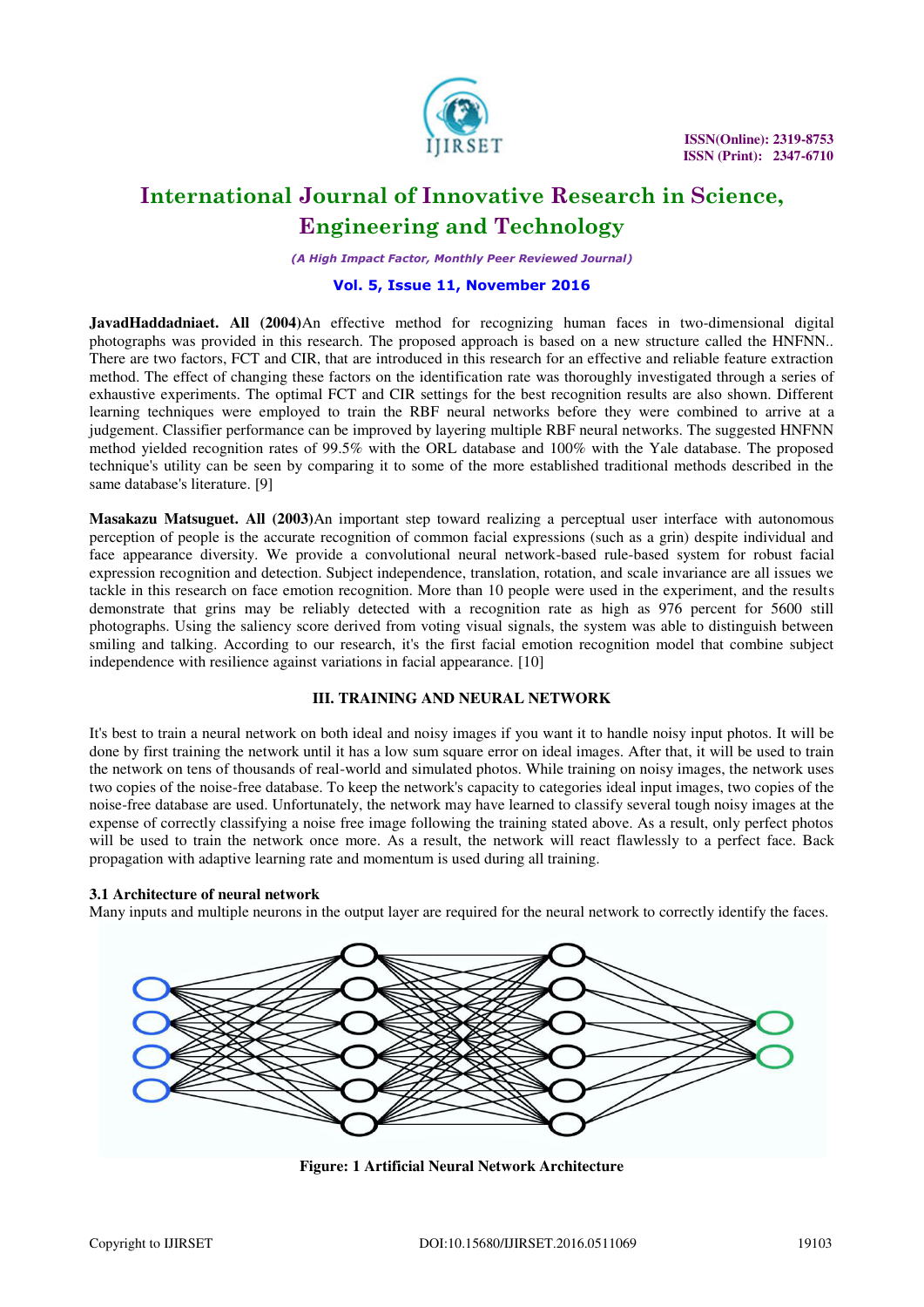

 **ISSN(Online): 2319-8753 ISSN (Print): 2347-6710** 

# **International Journal of Innovative Research in Science, Engineering and Technology**

*(A High Impact Factor, Monthly Peer Reviewed Journal)* 

### **Vol. 5, Issue 11, November 2016**

### **IV. SYSTEM WORKING FLOW**

#### **4.1 Face Recognition**

There are three steps in the facial recognition process. Prepare data for training, train a face recognizer, then make predictions based on that data. This dataset's photographs are going to be used as training data. The integer label of the student is placed on them. These images are then used to identify the person in the photograph. This system's face recognizer uses a Local Binary Pattern Histogram. To begin, we acquire the list of Local Binary Patterns (LBPs) for all of the faces. As soon as these LBPs are converted to decimal numbers, they are plotted in histograms as histograms of their decimal values A histogram will be generated at the end for each image in the training data. Once the face's histogram is created during the recognition phase, it is compared to the previously obtained histograms to determine which student it belongs to.

#### **4.2 Attendance Updation**

A list of absentees will be mailed to the relevant faculties after face recognition is completed, with the recognized faces recorded as present in the excel sheet and the others designated as absent. At the conclusion of each month, faculty attendance sheets will be updated.

#### **4.3 Face detection and recognition**

Using a camera image, the face recognition and identification module recognizes and saves faces. Using the student's names and identifying codes, the module recognizes images of their faces in the database. Facial detection and recognition data are stored in the database.

#### **4.4 Programming Language:**

Python, Java, and MATLAB/OCTAVE all have bindings. These interfaces' API is documented in the online help files. Wider acceptance has been aided by the development of wrappers in languages including C#, Perl, Ch, Haskell, and Ruby. OpenCV.js has a JavaScript binding for a subset of OpenCV functions from version 3.4. It is designed for the web platform.

## **4.5 General Flow of the Approach**



**Figure: 2 General Flow Chart for Recognition**